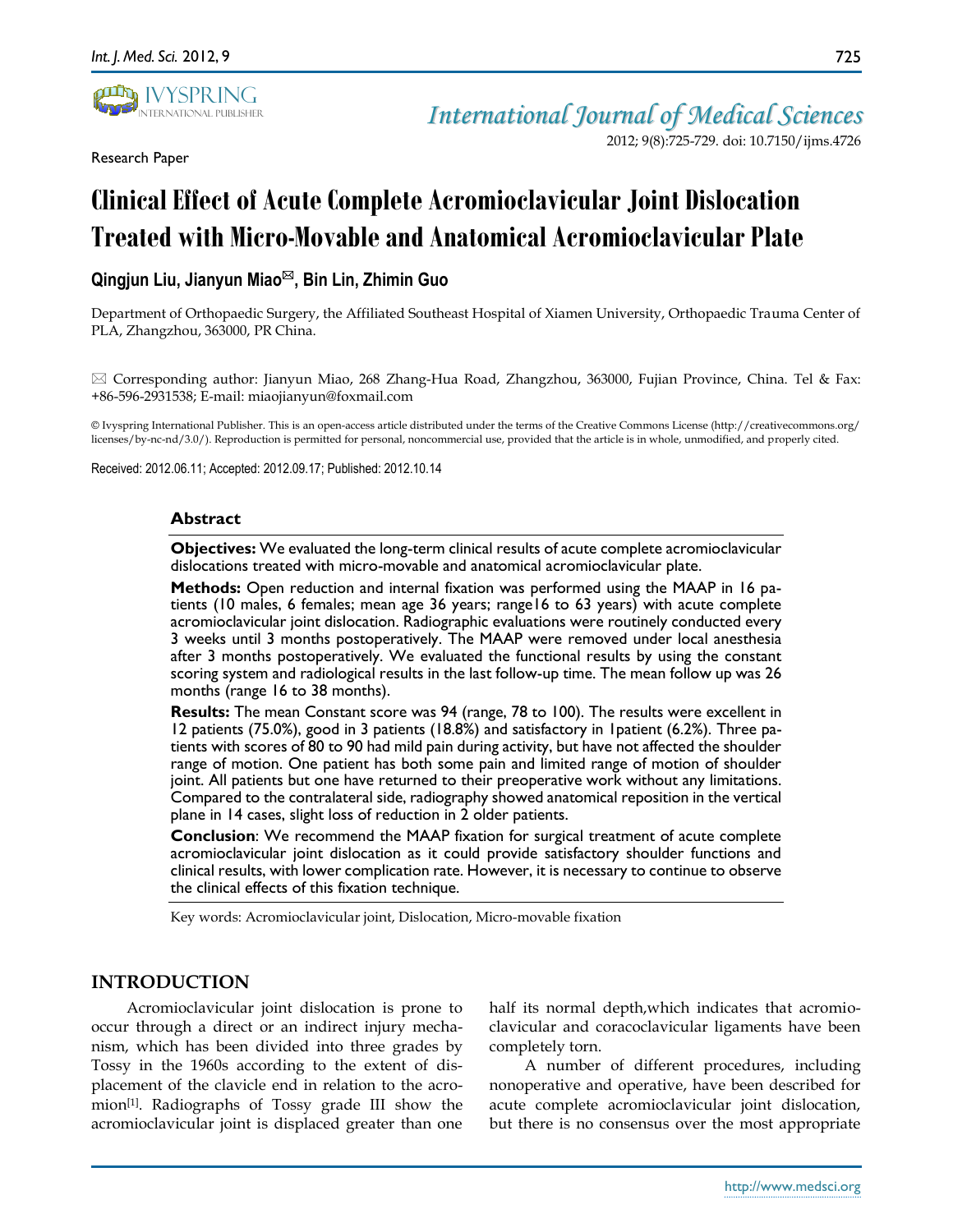treatment method so far. The purpose of this study is to discuss our treatment of 16 patients with acute complete acromioclavicular joint dislocation using micro-movable and anatomical acromioclavicular plate (MAAP) fixation and to evaluate the long-term clinical results.

## **MATERIALS AND METHODS**

In collaboration with Xiamen Double Engine Medical Material Co Ltd, we have designed a MAAP, for which we have obtained the national invention patent (patent number: 200620009587.3). This plate is made of titanium alloy and was designed in accordance with the surface anatomy of the clavicle and acromion, which is composed by three parts, such as clavicle lateral anatomical plate, acromion medial anatomical plate and micro-movable connecting rods. The plate has 4 screw holes on the acromion side, and clavicle side of 5,7,or 9 screw holes can be used **(Fig. 1).**

From February 2007 to August 2009, 16 patients (10 males, 6 females; mean age 36 years; range 16 to 63 years) seen at the 175th Hospital of People 's Liberation Army, for acute complete acromioclavicular joint dislocation were included in this study. According to the typical history of shoulder injuries, stress radiographs examination results and Tossy classification<sup>[1]</sup>, all of the patients can be confirmed this clinical diagnosis which belongs to Tossy grade III. Table 1 shows demographics, follow-up time and mechanism of injury of each patient.

#### **Surgical methods**

A length of 5-6 cm longitudinal skin incision was made centred on the acromioclavicular joint. Soft tissue and muscle were separated to expose the superior surface of dislocated acromioclavicular joint and the lateral end of the clavicle. The intra-articular meniscus was removed, if damaged. MAAP was then applied onto the acromion medial side and fracture ends. A four-hole acromion medial plate was used and fixed with cancellous screw to increase the plate holding

#### **Postoperative treatment**

Postoperatively, all patients wear a sling [immo](dict://key.0895DFE8DB67F9409DB285590D870EDD/immobilization)[bilization](dict://key.0895DFE8DB67F9409DB285590D870EDD/immobilization) for 4 weeks, with active and passive activities allowed in the neighboring joints such as the elbow and the wrist. After this period, we encourage patients to strengthen the shoulder joint functional exercises, including passive pendulum exercises and active "crawling up the wall" exercises, to avoid joint stiffness and heterotopic ossification. The MAAP removal was performed after about 3 months in the hospital under local anesthesia.

#### **Follow-up**

All patients received clinical follow-up, which were assessed by clinical results and radiographic follow-ups. Functional results were evaluated in the last follow-up time by using the constant scoring system<sup>[2]</sup>. Constant score combines patient's subjective symptom scores (35%) which assess pain and vocational activities and objective scores (65%) which measures shoulder range of motion and shoulder strength<sup>[2]</sup>. Score range from 0 to 100, with higher scores indicating better shoulder function.

Radiographic evaluations were routinely conducted every 3 weeks until 3 months postoperatively. We use the method which has been described by Pavlik by evaluating the vertical distance between the inferior border of the acromion and the clavicle in comparison with the contralateral side and measured the differences in millimeters (less than 2 mm, anatomical reposition; 2–4 mm, slight loss of reduction; 4–8 mm, partial loss of reduction; greater than 8 mm, total loss of reduction)<sup>[3]</sup>. Degenerative changes of the acromioclavicular joint was also reviewed and recorded.



**Figure 1.**The appearance of micro-movable and anatomical acromioclavicular plate (MAAP).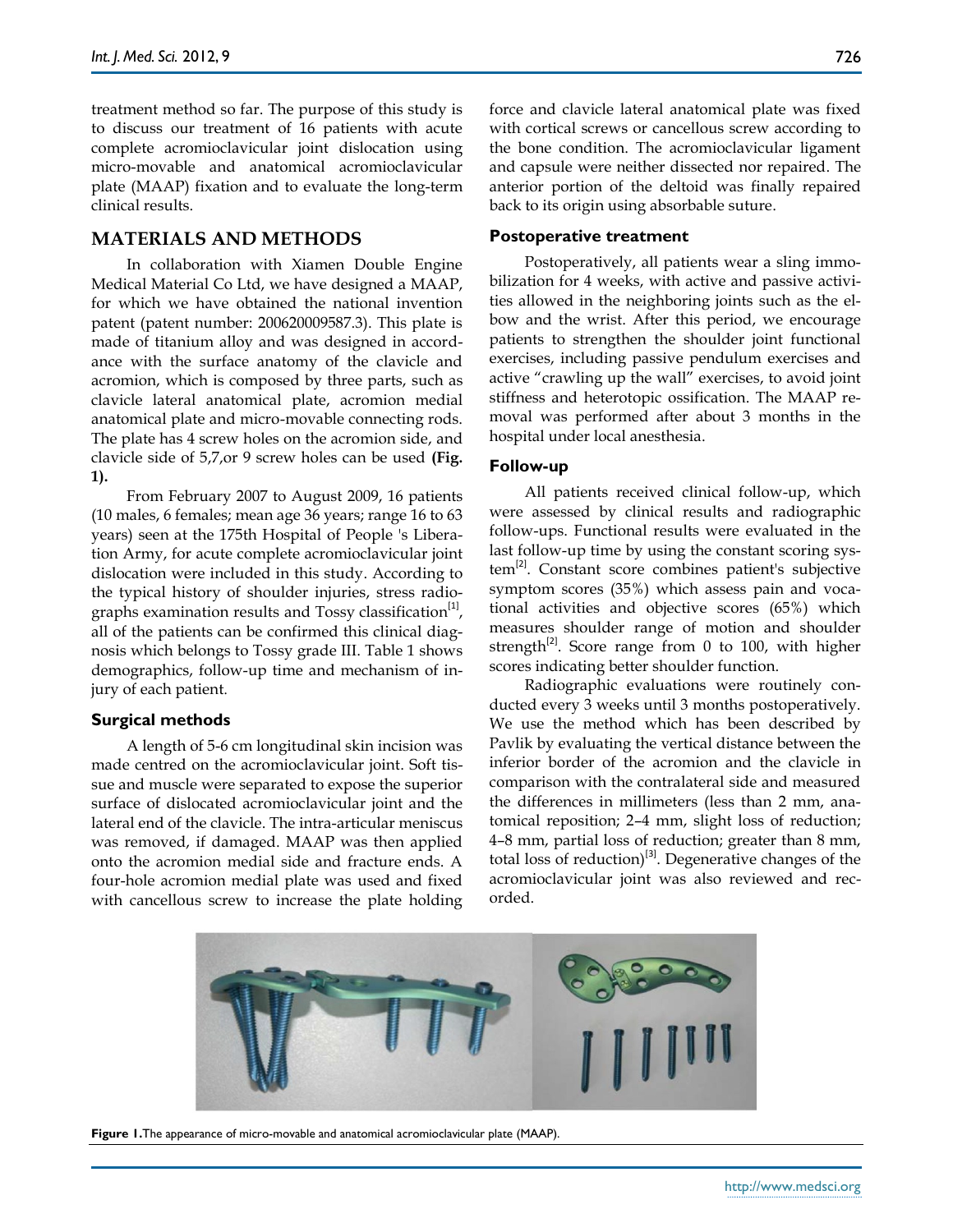# **RESULTS**

The patients were followed up for a mean time of 26 months (range, 16 to 38 months). In the final stages of follow-up, the average Constant score was 94 (range, 78 to 100). In these patients, twelve scored above 90, three scored between 80 and 90,only one patient scored 78 **(Table 1)**. Mild pain during activity was the main confusion in these three patients with scores of 80 to 90 which started after operation without any other trauma and can change with the weather changes, but have not affected the shoulder range of motion (cases 7, 8, and 10; Constant scores,83, 87,86, respectively). In one patient with the score 78 who has both some pain and limited range of motion of shoulder joint (case 12). It can be obtained satisfactory results by Intra-articular steroid injection therapy to relieve pain of shoulder. No patients showed decreasing of muscle strength.

Postoperative radiograph follow-ups showed two older patients had screw loosening with degenerative changes and slight loss of reduction of the acromioclavicular joint (cases 7 and 10). No patient had a MAAP broken and complete dislocation of the acromioclavicular joint during follow-up **(Fig. 2)**. There were no signs of redislocation of joint. Apart from a few patients ' pain symptoms, no other complications were observed. In addition to a patient because of frequent shoulder pain and limited range of motion of shoulder joint, all patients have returned to their preoperative work without any limitations.

|  | Table I. Detailed data of 16 patients treated with the (MAAP) |  |  |  |  |  |  |  |  |
|--|---------------------------------------------------------------|--|--|--|--|--|--|--|--|
|--|---------------------------------------------------------------|--|--|--|--|--|--|--|--|

| Case Age       | (years) | Mechanism of injury        | Time to<br>Removal<br>(weeks) | Duration of<br>follow-up<br>(months) | Complication                                            | score | results           | Constant Functional Radiological results   |
|----------------|---------|----------------------------|-------------------------------|--------------------------------------|---------------------------------------------------------|-------|-------------------|--------------------------------------------|
| $\mathbf{1}$   | 16      | Fall in playing football   | 10                            | 16                                   | None                                                    | 100   | Excellent         | Normal                                     |
| $\overline{2}$ | 23      | Fall in playing basketball | 10                            | 24                                   | None                                                    | 94    | Excellent         | Normal                                     |
| 3              | 32      | Traffic accident           | 11                            | 19                                   | None                                                    | 96    | Excellent         | Normal                                     |
| 4              | 19      | Fall in playing football   | 10                            | 24                                   | None                                                    | 100   | Excellent         | Normal                                     |
| 5              | 43      | Fall from motorcycle       | 11                            | 18                                   | None                                                    | 96    | Excellent         | Normal                                     |
| 6              | 43      | Traffic accident           | 12                            | 21                                   | None                                                    | 100   | Excellent         | Normal                                     |
| 7              | 63      | Fall from bike             | 12                            | 21                                   | Acromioclavicular arthritis 83                          |       | Good              | Screw loosing, slight<br>loss of reduction |
| 8              | 36      | Fall down the stairs       | 12                            | 38                                   | Acromioclavicular arthritis 87                          |       | Good              | Normal                                     |
| 9              | 48      | Traffic accident           | 12                            | 28                                   | None                                                    | 94    | Excellent         | Normal                                     |
| 10             | 62      | Fall from bike             | 12                            | 30                                   | Acromioclavicular arthritis 86                          |       | Good              | Screw loosing, slight<br>loss of reduction |
| 11             | 23      | Traffic accident           | 12                            | 32                                   | None                                                    | 100   | Excellent         | Normal                                     |
| 12             | 28      | Traffic accident           | 12                            | 28                                   | Limited range of motion,<br>acromioclavicular arthritis | 78    | Satisfac-<br>tory | Normal                                     |
| 13             | 34      | Fall down the stairs       | 12                            | 36                                   | None                                                    | 100   | Excellent         | Normal                                     |
| 14             | 40      | Fall from motorcycle       | 12                            | 27                                   | None                                                    | 92    | Excellent         | Normal                                     |
| 15             | 34      | Traffic accident           | 12                            | 30                                   | None                                                    | 98    | Excellent         | Normal                                     |
| 16             | 32      | Fall from motorcycle       | 12                            | 24                                   | None                                                    | 100   | Excellent         | Normal                                     |



**Figure 2.** A 43-year-old man fell from motorcycle. (A) A preoperative radiograph of his chest showed acute complete acromioclavicular joint dislocation. (B) A postoperative radiograph of the same patient showed the ideal reduction of acromioclavicular joint and correct position of the MAAP. (C) Three months after open reduction and internal fixation. The MAAP was removed without any complication.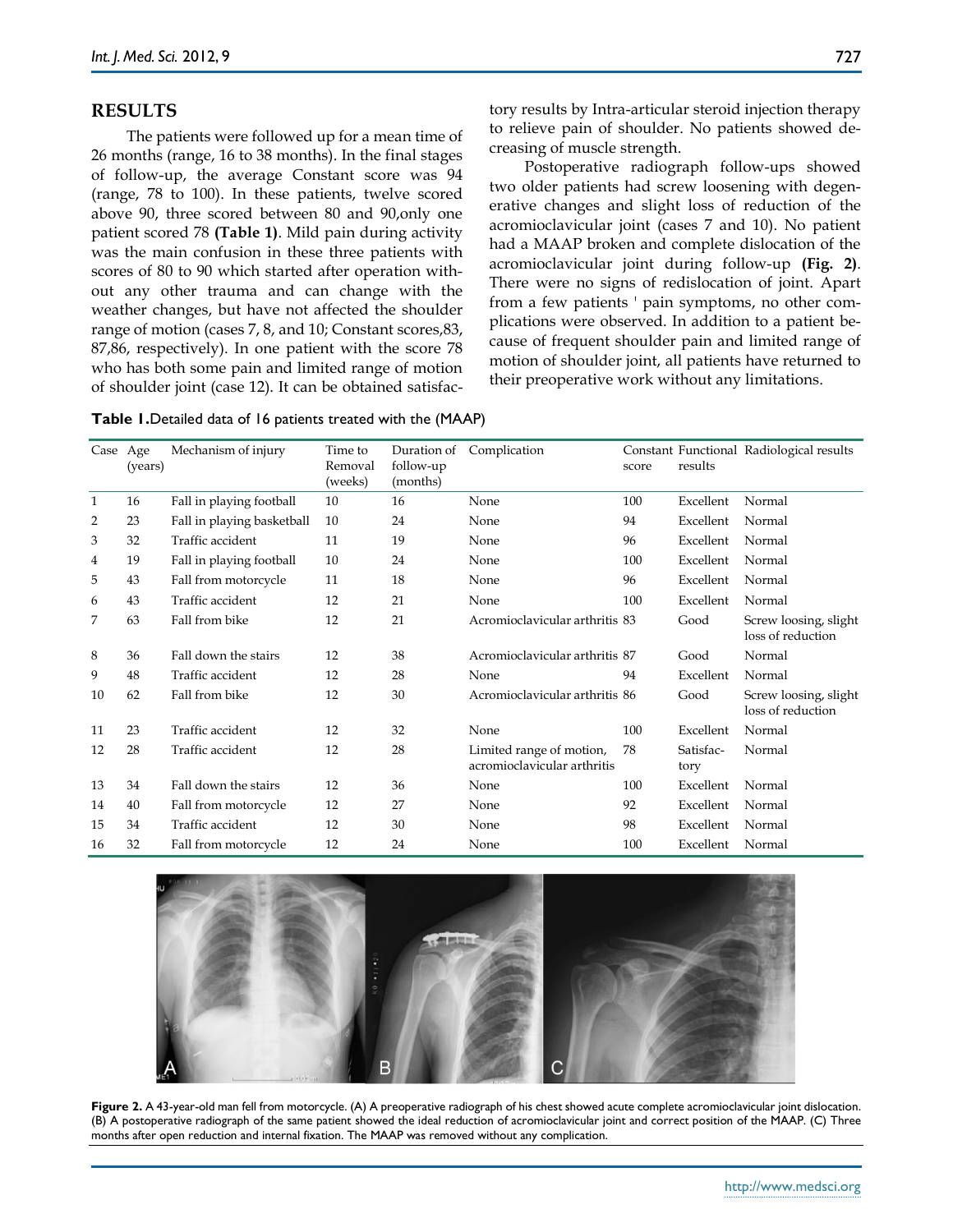#### **DISCUSSION**

The purpose of this study is to demonstrate that acute complete acromioclavicular joint dislocation can be treated by means of a MAAP and evaluate the results of this surgical fixation methods through clinical follow-ups.

Patients with complete acromioclavicular joint dislocation are often associated with complete tear of the conoid and the trapezoid ligaments, which are usually recommended surgical treatment to stabilize the acromioclavicular joint and promote the [restora](dict://key.0895DFE8DB67F9409DB285590D870EDD/restoration)[tion](dict://key.0895DFE8DB67F9409DB285590D870EDD/restoration) of ligaments<sup>[1]</sup>. Surgical techniques mainly include directly through the metal fixation of acromioclavicular joint and indirect suture ligament to stabilize the acromioclavicular joint. There are many metallic implants available to treat these cases. One of the popular methods is pin fixation using either smooth or threaded Kirschner wires after a closed or open reduction. However, given that Sethi<sup>[4]</sup> and Norrell et al. [5] reported the rare but catastrophic complications due to migration of the pins, this surgical method has been abandoned. The clavicle hook plate is a convenient device which was commonly used in Europe. Although it has been successful in treating acromioclavicular joint dislocations and distal clavicle fractures with good clinical results, there are still several complications such as infection, clavicular stress fracture, acromion fracture, and hook or screw cutout[6-8] . Screws and in combination with ligament reconstruction were recommended in treatment of acute complete acromioclavicular joint dislocation, and potential complications of this technique include suture cutout [9-11] . Other surgical techniques to stabilize the lateral clavicle and acromioclavicular joint include reconstruction of the coracoclavicular ligament by using a variety of suture materials or using autograft or allograft tissues<sup>[12]</sup>. The use of native coracoacromial ligament to reestablish acromioclavicular joint stability was first described in 1972 by Weaver[13] . Then, Morrison et al. [14] passed through drill holes in the base of the coracoid and the lateral clavicle using synthetic loop augmentation to stabilize acromioclavicular joint and obtained good and excellent results. Baumgarten et al. [15] used an arthroscopcally assisted technique with a semitendinosus allograft to reconstruct the acromioclavicular joint, which required only 3-cm incision over the distal clavicle. However, these surgical techniques restricted rotational movement between the clavicle and the scapula during motion of the humerus, especially abduction and forward flexion of the shoulder, because it connects the clavicle and acromion so firmly<sup>[16]</sup>.

The range of movement at the acromioclavicular

joint has been investigated for many years. In the early cadaveric study, Moseley et al<sup>[17]</sup> reported that the acromioclavicular joint had a certain degree of rotation. Recently, three-dimensional studies of the acromioclavicular joint using open MR imaging showed that the acromioclavicular joint has approximately 15–20°of rotation, which support the view that the acromioclavicular joint has some degree of rotational movements<sup>[18]</sup>. To this end, we designed this MAAP which can both effectively fix the acromioclavicular joint and retain its micro-movable features. Moreover, the MAAP is a limited contact plate, which can minimize the impact of the blood supply to the periosteum and cortex.

The use of MAAP described here is a novel technique that can provide a simple and effective internal fixation for the acromioclavicular joint dislocation. In this series of 16 patients, 12 had excellent clinical results, 3 had good results and only one had a satisfactory result. According to our experience, it is very important to consider at least three points to reduce the incidence of complications. First, the fixing screw should not be too long beyond the lower edge of the acromion, which should be made at the posterior medial side of the acromion and at least three screws are needed to fix the acromial side. If the screws are located at relatively anterior side of the acromion, activities of the humerus will be prone to increase the risk of screws cut-out and plate migration. Second, it is best to conventionally remove the MAAP later than 3 months after surgery. Long-term MAAP retention will increase the considerable risk of complications, such as plate breakage, screws cut-out, acromion fracture, and rotator cuff damage. Third, to prevent excessive acromioclavicular joint activities, patients should be asked to avoid adduction and outreach greater than 90° as possible until the MAAP is removed. To our delights, no infection was observed in our series.

The limitation of our study is that we could not give clear evidence by magnetic resonance imaging (MRI) examination that the healing of the coracoclavicular ligament was attributed to the use of MAAP maintained the stability of acromioclavicular joint, as it was extremely difficult to convince the patient after removal of MAAP to do the expensive MRI examination. In addition, one drawback of fixation technique is the need for a second surgical procedure for MAAP removal, otherwise, complications such as frequent shoulder pain, screws breakage et al are prone to occur.

In conclusion, all patients were able to return to their daily activities without any noticeable complication. We believe that fixation with MAAP in the sur-